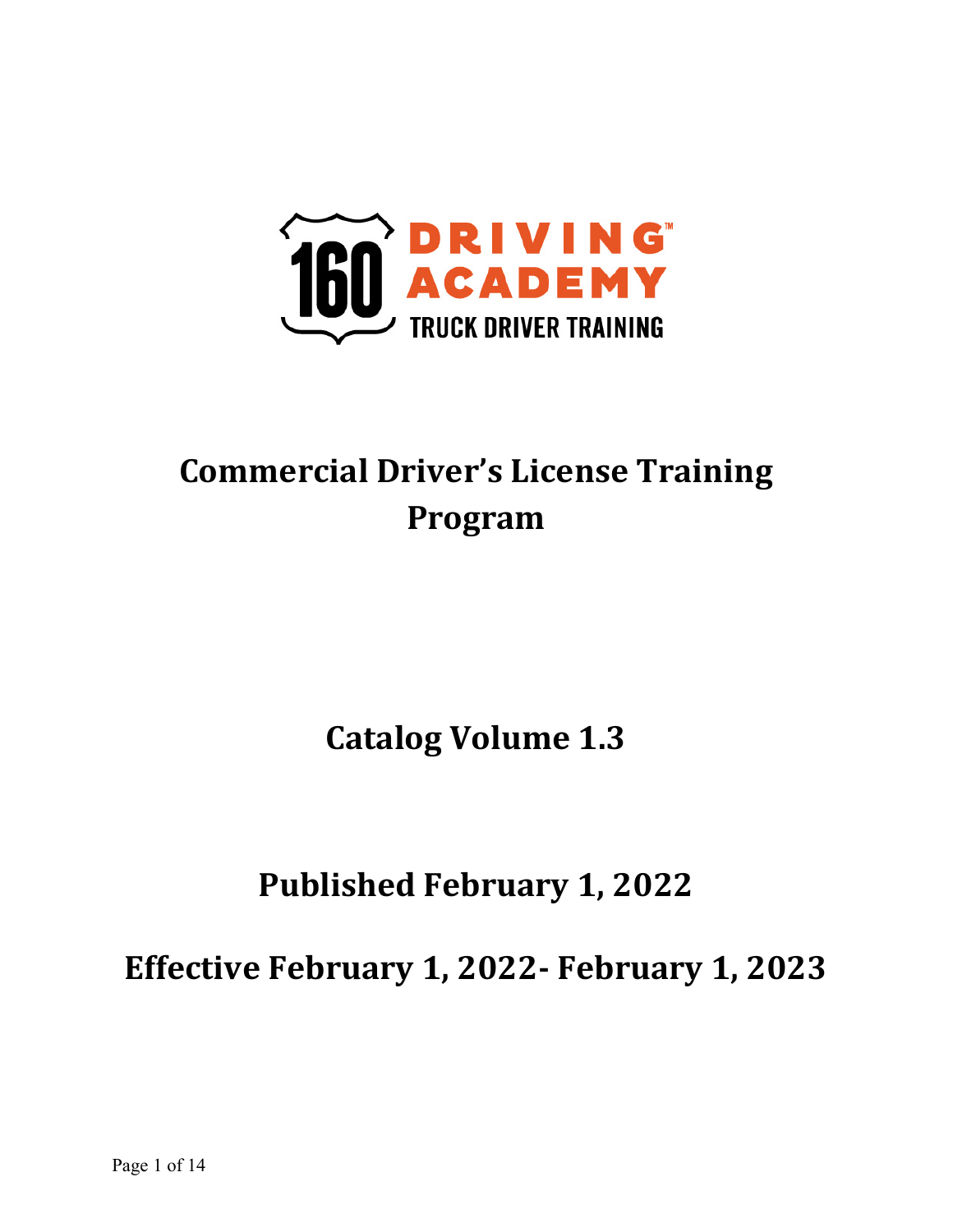## **160 Driving Academy California Locations**

# **Stockton 445 Weber Road, Suite 128, Stockton, CA 95203**

### **Anaheim**

**1100 Technology Circle, Anaheim, CA 92805**

**San Bernardino** 

**141 North Arrowhead STE 3, San Bernardino, CA 92408**

**Fresno 3038 Tulare Street, Fresno, CA 93721**

## **Sacramento**

**1590 Juliesse Avenue, Sacramento, CA 95815**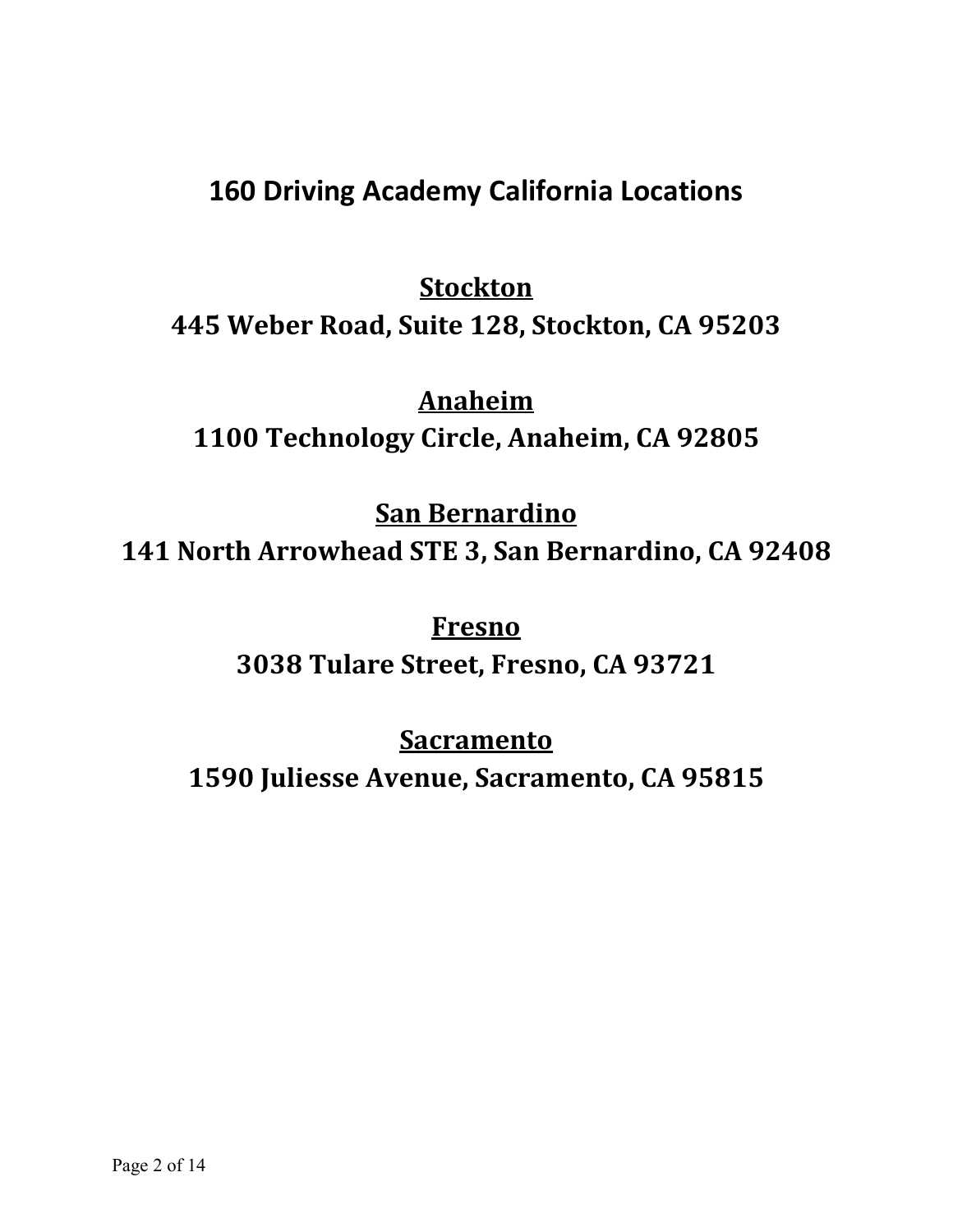This catalog complies with the minimum requirements from the California Bureau of Private and Postsecondary Education and is updated annually. All students will receive a hard copy of this catalog and **must** sign this document as well as the 160 Driving Academy Enrollment Agreement as evidence that you understand this program's processes, rules and regulations as well as your rights as a student. As a prospective student, you are encouraged to review this catalog prior to signing an enrollment agreement. You are also encouraged to review the School Performance Fact Sheet, which must be provided to you prior to signing an enrollment agreement. 160 Driving Academy is not accredited by the U.S. Department of Education. The Department of Education occupational code associated with this program is 53-3032 (Drive a tractor-trailer combination or a truck with a capacity of at least 26,001). Other DOE codes for this training include: 53-3033, Light Truck or Delivery Services Driver and 53-3022, Bus Drivers or School or Special Drivers.

At the 160 Driving Academy, our **mission and purpose** are to provide the highest quality CDL training in the United States. With that mission, the Company is now the largest provider of CDL training in the country and the largest supplier of highly trained drivers to the trucking industry. The Company's vision is to enable any person over 19 years old who qualifies, to learn how to safely operate a Class A vehicle and ultimately prepare him/her to successfully test for their Commercial Driver's License as conducted by the California Department of Motor Vehicles. Unlike other CDL programs across the country, the 160 Driving Academy maintains a mandatory 160-hour curriculum. As many of the 160 Driving Academy leadership team come from some of the most successful companies in the United States we ascribe to the highest values, integrity and process management for all of our employees.

The **objective** of 160 Driving Academy in California is to deploy its leading truck driver training capability to the State of California. Some of the largest employers in the State of California have asked the 160 Driving Academy to establish its operation in the State of California to train their employees in the highest quality manner. In California, 160 Driving Academy will deploy its proven:

- 1. Advanced Classroom training capabilities
- 2. 160-hour CDL training curriculum
- 3. 160 University instructor training
- 4. Trucks and required training equipment
- 5. Local marketing and advertising strategies
- 6. Student recruiting call-center, student enrollment
- 7. Student tracking and management systems
- 8. 160's trucking company employer relationships for this initiative.

160 Driving Academy classes start each Monday to ensure convenience, immediate training and job creation for all applicants.

160 Driving Academy is approved to operate by the California Bureau for Private Postsecondary Education. The Bureau's approval to operate means that the institution and its operation are in compliance with the minimum standards contained in the California Private Postsecondary Education Act of 2009 (as amended) and Division 7.5 of title 5 of the California Code of Regulations. Approved courses are:

- Truck Driver Training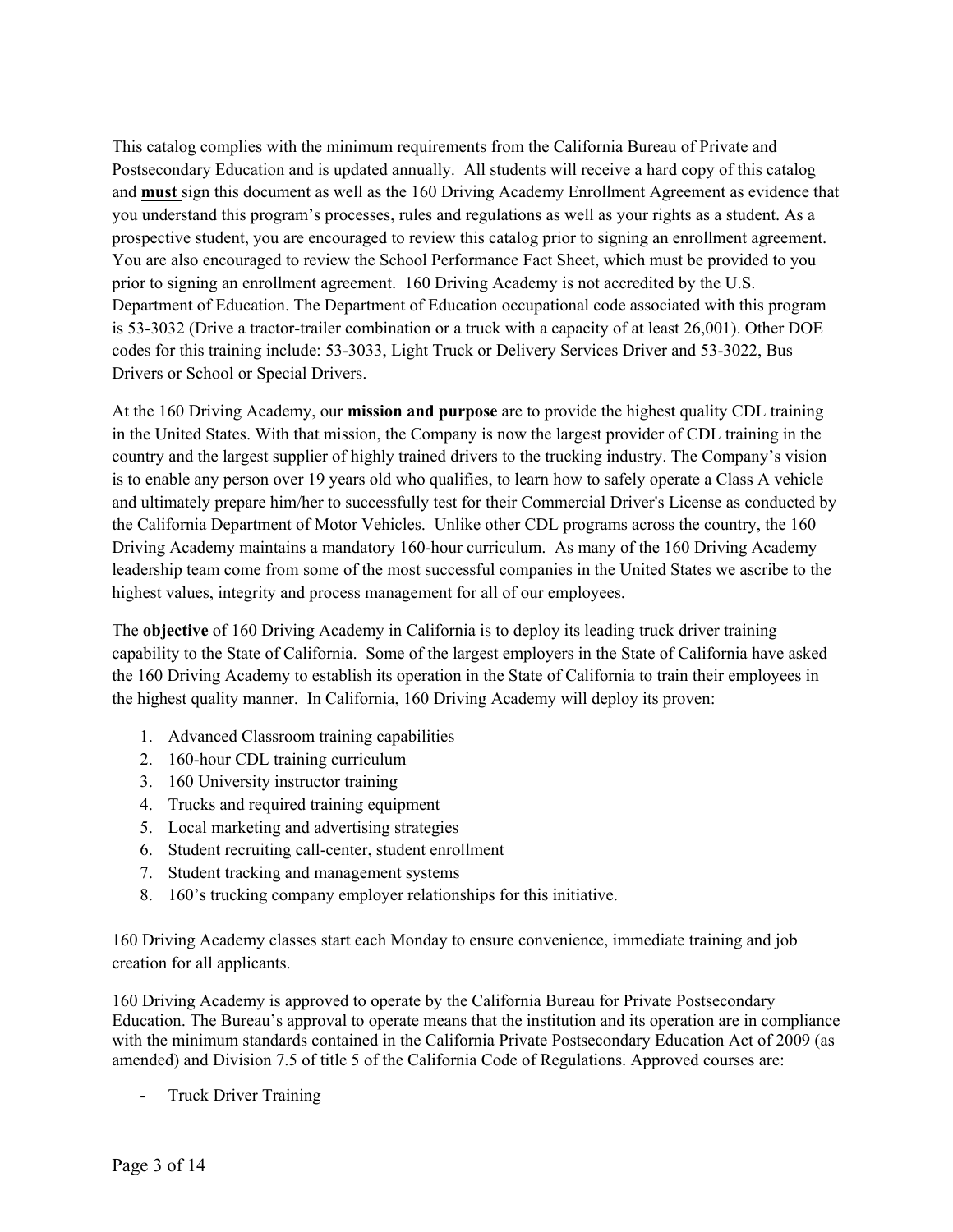The 160 Driving Academy is a private institution and is approved to operate by the California Bureau of Private and Postsecondary Schools. The 160 Driving Academy **is not**:

1. Subject to any pending petition in bankruptcy

2. Operating as a debtor in possession in bankruptcy for the proceeding five years

3. Ever had a petition in bankruptcy filed against or within the preceding five years that resulted in reorganization under Chapter 11 of the United States Bankruptcy Code (11 U.S.C. Sec. 1101 et seq)

Our Stockton, California classroom school and office is located at:

**445 Weber Road Suite 128 Stockton, California 95203 (209) 409-3174 [www.160drivingacaedemy.com](http://www.160drivingacaedemy.com/)**

Our Stockton, California yard where you will practice driving skills is located at:

#### **San Joaquin Fairgrounds 1658 South Airport Way Stockton, California 95206**

As a prospective student, you are encouraged to review this catalog prior to signing an enrollment agreement. You are also encouraged to review the School Performance Fact Sheet, which must be provided to you prior to signing an enrollment agreement. The 160 Driving Academy conducts all of its programming in English. By Federal Law all Commercial Driver's License exams conducted by the California Department of Motor Vehicles or any other State agency will be conducted in English. You must be able to read and write English to successful complete this course and take your CDL exam at the California Department of Motor Vehicles. You also must have a valid Driver's License from your resident state. 160 Driving Academy does not vouch for student status and does not offer visa services. We do not have proof of language proficiency; the student must be able to read and write English in order to complete this course.

The 160 Driving Academy has numerous self-study materials and external learning websites you can utilize while you are in the program, including California Department of Motor Vehicles CDL guide, 160 Driving Academy hard copy sample exams and websites like JJ Keller

#### [www.cdlstudycourse.com](http://www.cdlstudycourse.com/)

The 160 Driving Academy is non-residential and does not provide any housing assistance. There is housing within 10 miles of the school with one-bedroom apartments in Stockton averaging \$1,300 in 2021. The institution has no responsibility to find or assist students in finding housing. Any questions you may have regarding this catalog that have not been satisfactorily answered by the institution may be directed to the Bureau for Private Postsecondary Education at:

> 1747 N Market Boulevard, STE 225, Sacramento, CA 95834 P.O. Box 980818, West Sacramento, CA 95798-0818 www.bppe.ca.gov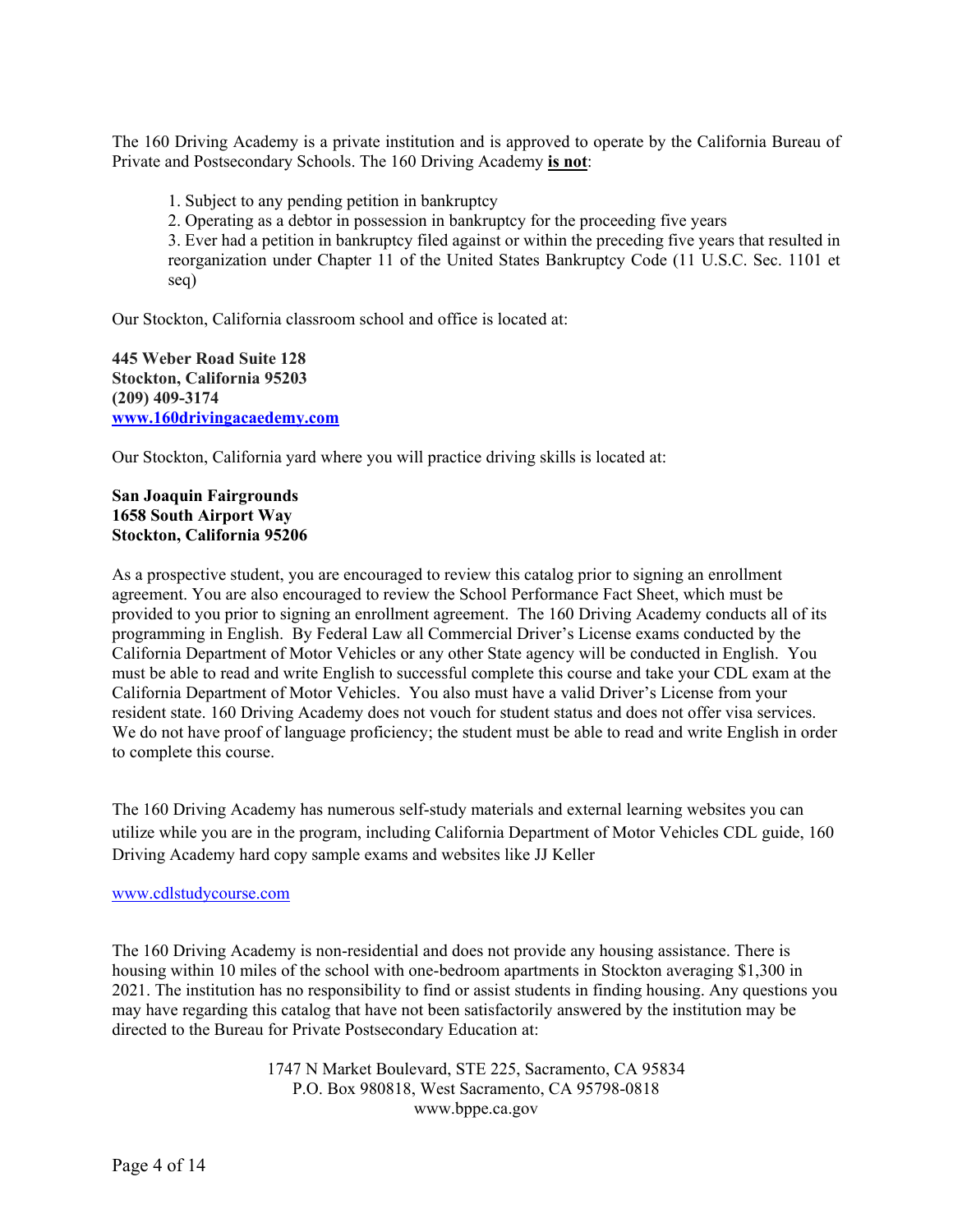Telephone and Fax Numbers: (888) 370-7589 or by fax (916) 263-1897 (916) 574-8900 or by fax (916) 263-1897

#### **All prospective students at the 160 Driving Academy are provided this document prior to enrollment.**

The 160 Driving Academy Commercial Drivers Licensing course is not accredited by any accrediting agencies recognized by the United States Department of Education and therefore you are not eligible for Federal Financial Aid Programs. The 160 Driving Academy is private institution and is approved to operate by the Bureau of Private Postsecondary Education. The program is compliant with state standards as set forth in the CEC and CCR.

All students who complete the course will be prepared to test for their Commercial Driver's License as conducted by the California Department of Motor Vehicles. Per the Federal Motor Carrier Administration if you are a California Resident you must receive your Drivers Permit (CLP) in the State of California. If you are a resident of another state, you must receive your Drivers Permit (CLP) in the State of your residence. Once you receive your CDL you are permitted to drive in other states if you are at least 21 years of age.

#### **160 Driving Academy- Stockton Employees, Facilities, and Equipment**

#### **OFFICERS, DIRECTORS, OR TRUSTEES**

Steve Gold, *Founder* Tom Sakos, *Chief Financial Officer*

#### **LISTING OF KEY STAFF AND FACULTY**

Sarah Parsons, *Branch Manager* Marcelina Bridges, *Regional Manager*

*Truck Driver Training Program Instructors*

- Andrew Steen
- Arturo Sanchez
- Ricardo Jimenez
- Ron Jackson
- Scott Mastro

*\*All instructors have a valid Class A Commercial Driver's License; a High School Diploma, or GED; a clean Motor Vehicle Record (MVR) and at least three years over-the-road truck driving experience.* 

#### **Facilities**

The Stockton classroom and office are located at 445 Weber Road, Suite 128, Stockton, California 95203 and has seats for up to 20 students. This location has one classroom, off-site restrooms, and a small library for the students.

The Stockton training yard (or lab) is located at San Joaquin County Fairgrounds, Entrance 3, 1658 South Airport Way, Stockton, California 95206. The yard has space for our two trucks and two trailers and offsite restrooms.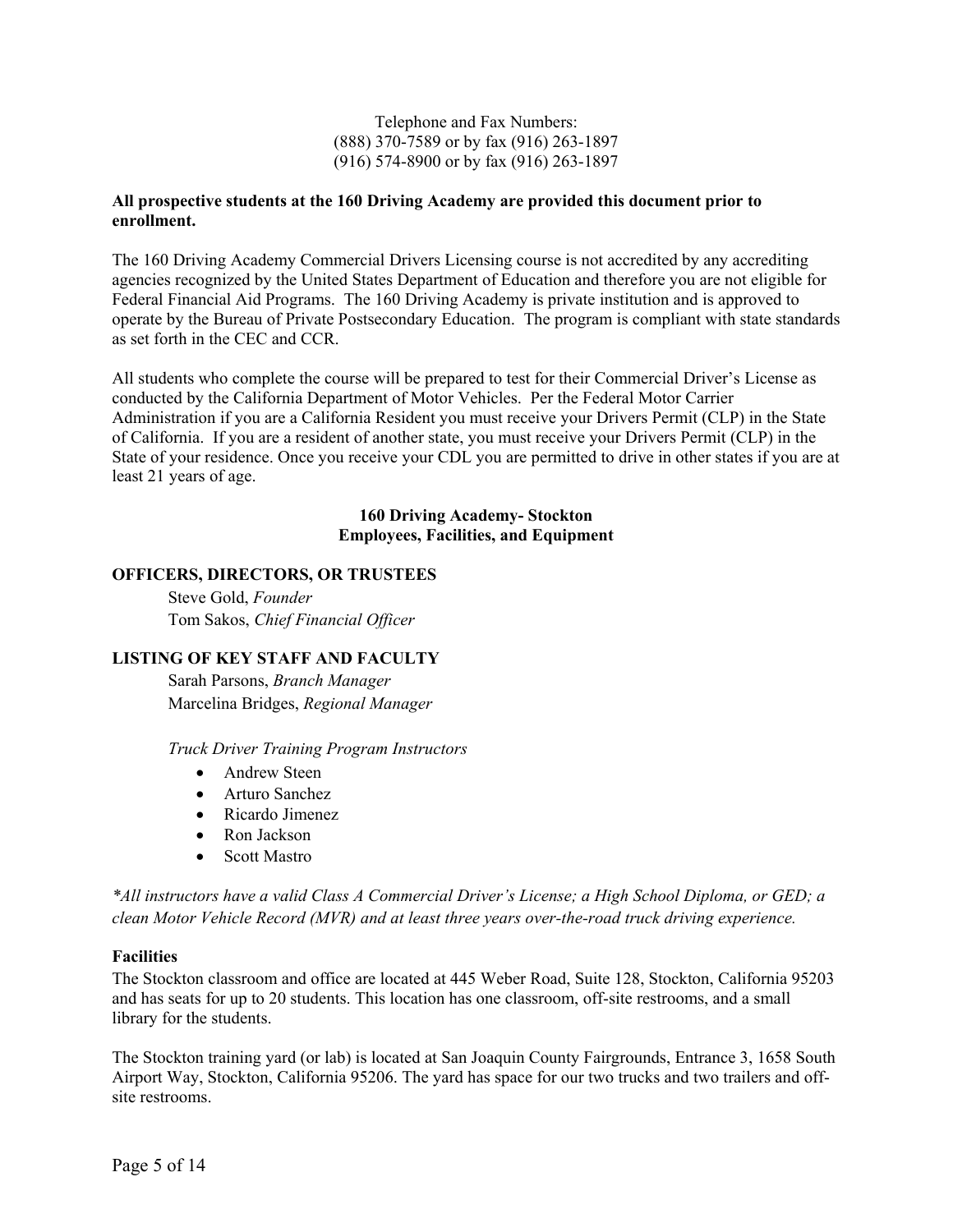#### **Equipment**

Trucks

- 2005 International
- 2005 International

Trailers

- 1990 Utility
- 1992 Monon

#### **Course Policies and Procedures**

- **1. Admission Requirements**: Students must be 18 years old and possess a valid California Driver's License and provide a:
	- a. Copy of your drug screen (conducted within 7 days prior to enrolling in class)
	- b. Copy of your DOT physical
	- c. Motor Vehicle Report (MVR)
	- d. Must have a high school diploma or equivalent or be able to pass the Ability to Benefit examination.
		- Students must be able to read and write English and pass the examination as required by the Federal Motor Carrier Safety Administration.
		- For all students who have to take the Ability to Benefit examination, or if English is their second language, 160 Driving Academy will utilize the Wonderlic Basic Skills Test VS-1, VS-2, QS-1, and QS-2 in pencil form.

All MVR's, Physicals and Drug Screens must be successfully completed and submitted to 160 by the first day of class.

- **2. Appropriate dress code:** Shirts, shoes, blues jeans, etc. is required at all times no offensive logos or designs will be allowed at any time. Failure to abide by dress code rules may result in removal from class immediately until appropriate dress code is demonstrated.
- **3. Class and School Schedule:** New classes start every Monday throughout the year. Classes run Monday-Friday from 8:00 AM to 4:30 PM for four weeks. The school is closed on the following holidays: New Year's Day, Memorial Day, 4<sup>th</sup> of July, Labor Day, Thanksgiving and Christmas.

**4. Tuition and Fees**:

| Tuition:<br>and classroom instruction) | \$4,950.00 (This tuition includes all of your behind the wheel |  |  |
|----------------------------------------|----------------------------------------------------------------|--|--|
| <b>STRF</b> Fee:                       | \$2.50 per \$1,000.00 of tuition (non-refundable)              |  |  |
| <b>Subtotal Cost:</b>                  | \$4,950.00                                                     |  |  |
| <b>160 Scholarship Credit:</b>         | \$0.00                                                         |  |  |
| <b>Total Cost:</b>                     | \$4,950.00                                                     |  |  |

The State of California costs for permitting and licensing are \$85.00, one time per test fee paid by 160 Driving Academy to the California Department of Motor Vehicles. The State may change licensing prices without notice, please contact the California Department of Motor Vehicles for the latest pricing or check the California DMV website at: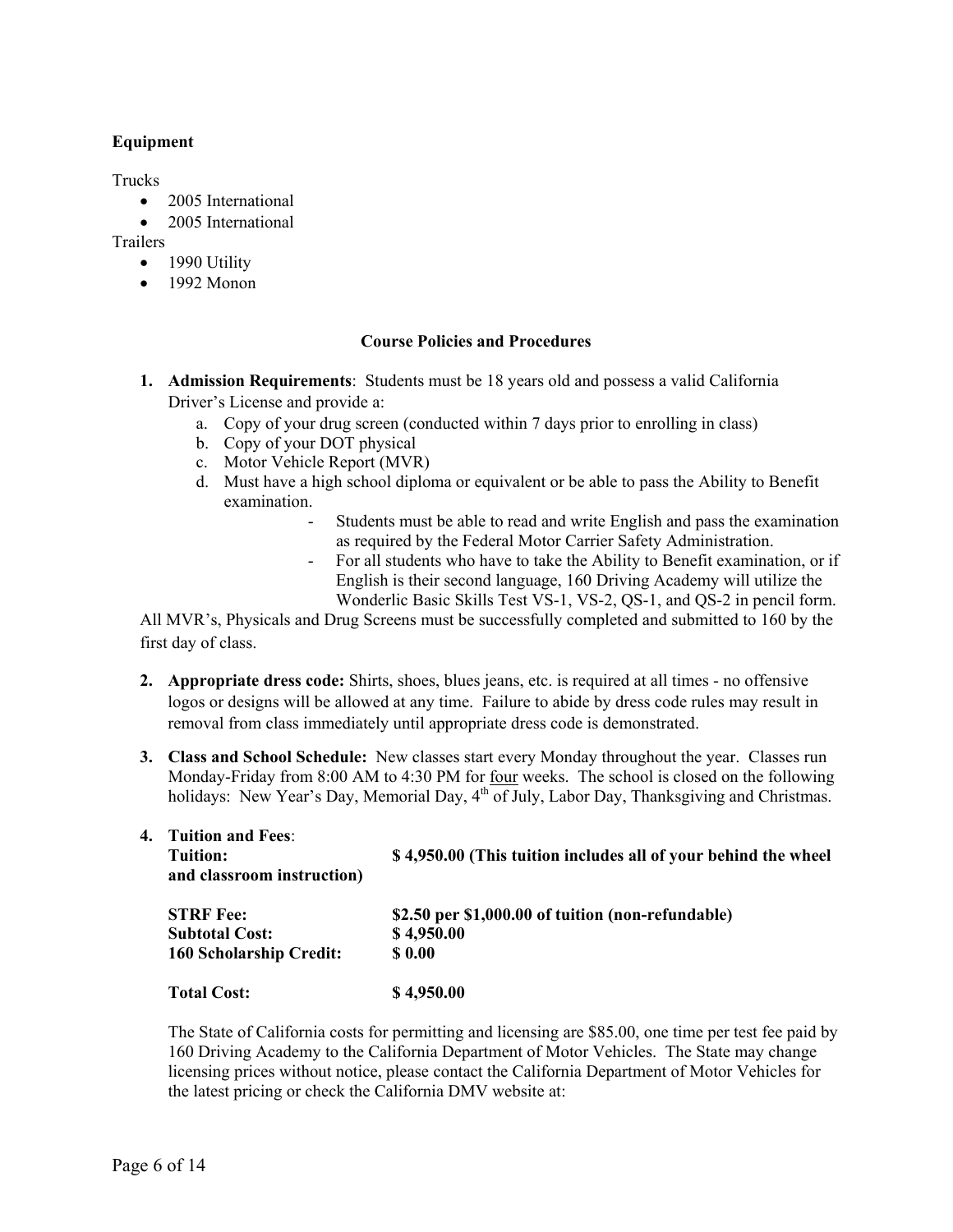#### [https://www.dmv.ca.gov/portal/dmv/detail/dl/fees/driverlicense\\_fees#commercialA\\_B](https://www.dmv.ca.gov/portal/dmv/detail/dl/fees/driverlicense_fees#commercialA_B)

Your tuition may be underwritten by a government entity or commercial enterprise, for example WIOA, VA, or a specific truck carrier. In these cases, your tuition may be "no cost" to you. The 160 Driving Academy does not have a loan program available to its students. If you obtain a loan for this training, you must pay it back in full with the appropriate interest, less any amount of a refund, and if you obtain federal student financial aid funds, you are entitled to a refund of the money not paid from federal financial aid funds. More information on how to apply for Government and community grants can be made available by speaking with 160's branch manager.

**5. Refund & Withdraw**: 160 Driving Academy Refund Policy is only issued to the enrolled student and will be credited as follows:

1. Cancellation can be made in person, by electronic mail, by Certified Mail or by termination.

2. Cancellation up to the seventh day of instruction results in a refund of all monies paid, except for the non-refundable registration fee of \$150.00.

3. Cancellation after attendance has begun, through 60% completion of the program, will result in a pro-rata refund computed on the number of hours completed to the total program hours.

4. Cancellation after completing more than 60% of the program will result in no refund.

5. Termination Date: In calculating the refund due to a student, the last date of actual attendance by the student is used in the calculation unless earlier written notice is received. All withdrawal notices can be provided in writing to the local branch manager or sent to:

4. All withdraw notices must be provided in writing to the local Branch Manager or sent to:

**160 Driving Academy – Stockton 445 Weber Road Stockton, California 95208 (209) 409-3174** Attn: Sarah Parsons, Branch Manager

Withdraw notifications must include name, address and signature of student acknowledging the desire to withdraw from the program. If your tuition is underwritten by a government entity or commercial enterprise and it is "no cost" to you, you may not be eligible for any money refunded directly to you.

**6. Transcript Request:** Your records will be saved as a hard copy for five years after leaving or graduating from the program. Your student transcripts will be maintained permanently. Should you or a future employer require a transcript – please call 1-855-buzz160 for a copy of your transcript or write to:

> Transcript Request 160 Driving Academy 500 Davis Street STE 502 Evanston, IL 60201

**7. Attendance Policy:** The 160 Driving Academy requires 160 hours of training to attain a CDL, so regular class attendance is a necessity. If a student misses more than three days of class, he/she is required to pay a \$100.00 reinstatement fee. 160 will make every effort to provide remedial training for students who have missed class for valid reasons, however if attendance issues persist for more than five days, the student will be dropped. Any student that required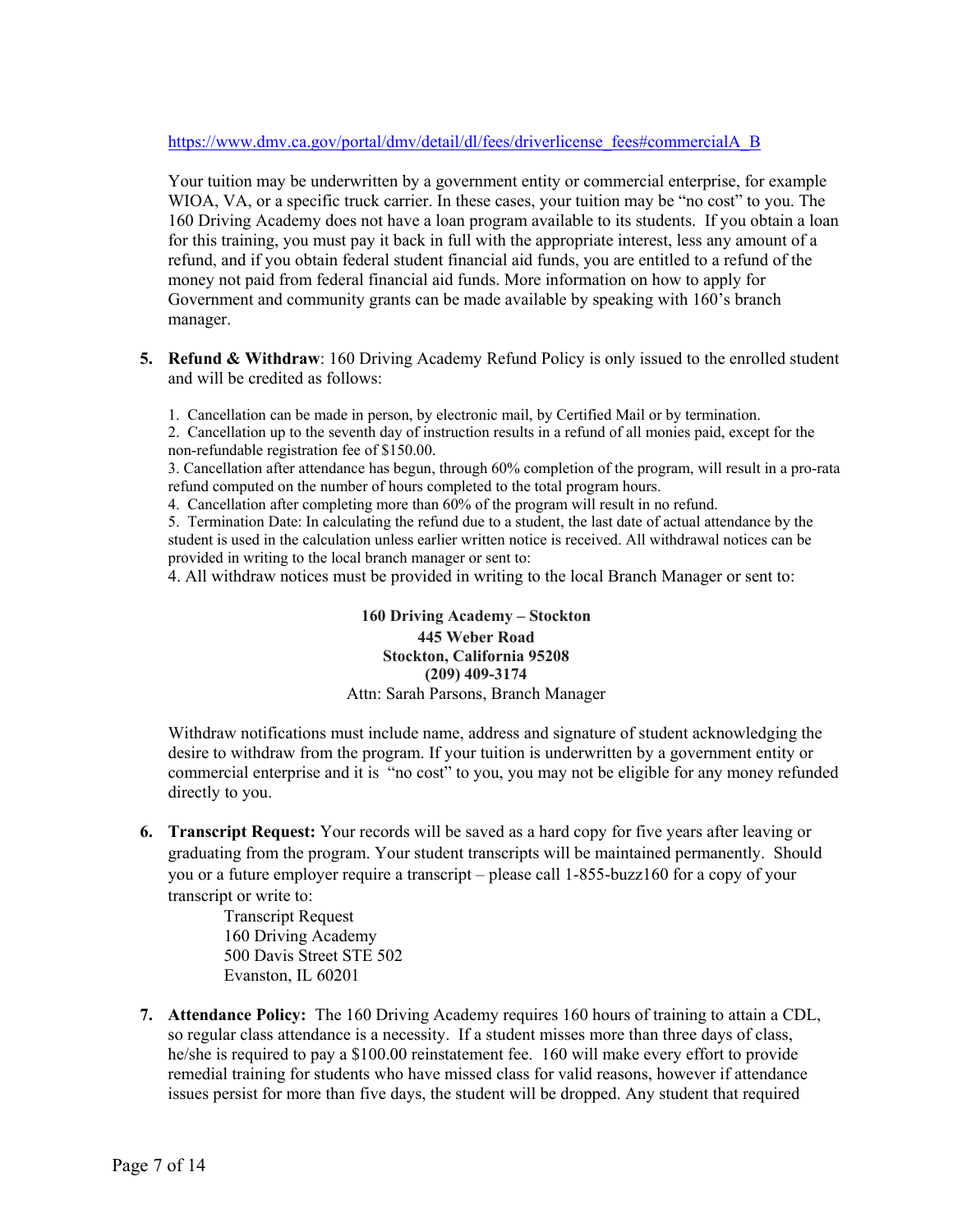make-up time or additional training time due missing classes or failing will be placed in the next class – assuming available space and instructor availability.

- **8. Leave of Absence:** A leave of absence will be granted to any student if proper notice is given to 160 staff and return when ready to complete training. A leave of absence can only be granted for a total of six months. Only one Leave of Absence will be allowed during training.
- **9. Satisfactory Progress Policy:** All students must maintain satisfactory progress to remain eligible for funding assistance. 160 Driving Academy defines satisfactory progress in terms of Attendance (not missing more than 2 consecutive days of class) and maintaining continuous Academic Progress. Failure to maintain Attendance or Academy progress may result in dismissal from the program.
- **10. Academic Progress:** All students must maintain a cumulative grade point average of 2.0 in order to be making satisfactory progress. If GPA dips below 2.0, the instructor will work with the student to bring it up to at least a 2.0. The school Branch Manager will review academic progress on a weekly basis. If a student is not able to raise his GPA above 2.0 after a week of remedial training, the student will be terminated from the program per 160 Driving Academy's refund policy.
- **11. Progress Reports:** Progress reports are reviewed weekly by the Branch Manager. Progress reports are maintained in the branch office of the school and are available to students upon request.
- **12. Graduation Requirements:** Students must maintain a grade point average of 2.0 or above in order to graduate. A course Certificate of Completion will be granted upon 1) successful completion of 160 hours of training and 2) maintaining a cumulative GPA of 2.0.
- **13. Standards of Conduct Policy:** Students are expected to respect both other students and instructors. A student will be asked to leave the class if there is verbal or physical abuse to any student or employee of 160 Driving Academy. Additional grounds for student dismissal include operating a 160 vehicle while under the influence of alcohol or drugs, bringing any weapons onto the premises, or engaging in any activity which could harm fellow students or 160 employees. In addition, a student may be asked to withdraw from the class if it is determined that he/she cannot safely operate a truck. Students dismissed for violating the Standards of Conduct Policy will not be considered for reinstatement. A cumulative grade average of at least 70% is required for the student to receive the program certificate. Students will receive written notification of their progress at the end of each subject class. A student who is not making satisfactory progress as defined above at the completion of a subject class will be placed on academic probation for the next subject class. The school will counsel the student placed on probation prior to the student returning to class. The date, action taken, and terms of probation will be clearly indicated in the student's permanent file. If a student on academic probation achieves satisfactory progress for the subsequent subject class but does not achieve the required grades to meet overall satisfactory progress for the course, the student may be continued on academic probation for one more subject class. If a student on academic probation fails to achieve satisfactory progress for the first probationary subject class, the student's enrollment will be terminated. The enrollment of a student who fails to achieve overall satisfactory progress for the program at the end of two successive subject classes will be terminated.
- **14. Policy for Transferability of or Granting Previous Credits/Notice Concerning Transferability of Credits and Credentials Earned at Our Institution:** No previous credit for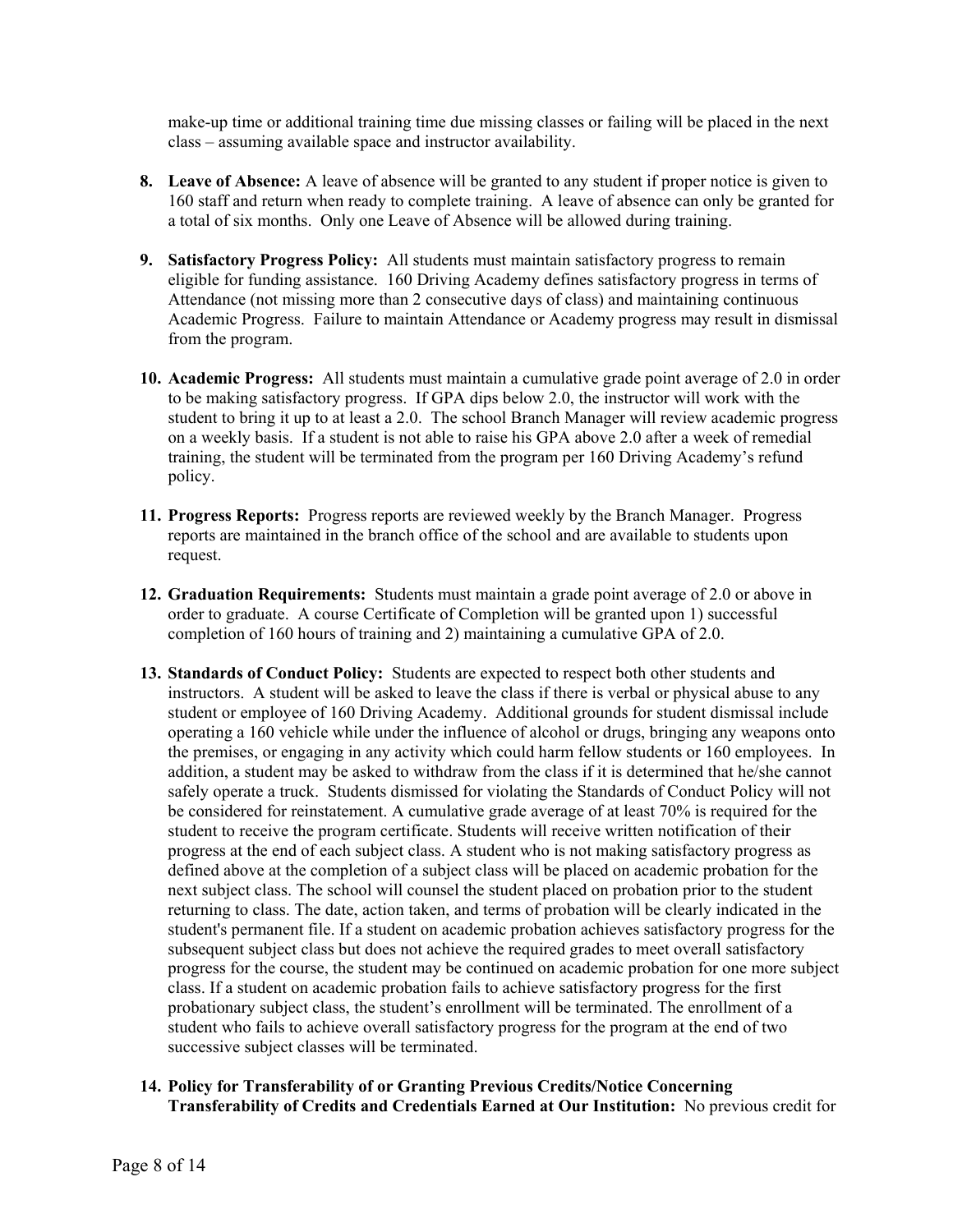*attending an alternative CDL school will be provided nor will credit for previous experiential learning be awarded. 160 Driving Academy has not entered into a transfer agreement with any other colleges or universities.* 

The transferability of credits you earn at the 160 Driving Academy is at the complete discretion of an institution to which you may seek to transfer. Acceptance of the CDL graduation certificate you earn from the 160 Driving Academy is also at the complete discretion of the institution to which you may seek to transfer. If the certificate that you earn at this institution is not accepted at the institution to which you seek to transfer, you may be required to repeat some or all of your coursework at that institution. For this reason, you should make certain that your attendance at this institution will meet your educational goals. This may include contacting an institution to which you may seek to transfer after attending the 160 Driving Academy to determine if your certificate will transfer.

- **15. Grading Policies:** Students receive percentage scores on their classroom performance, yard skills and road skills. The overall course grade is an average of all of scores. At the end of the course, the percentage score is converted to a letter grade based on the following scale: 90-100 = A,  $80-89 = B$ ,  $70-79 = C$ ,  $60-69 = D$ , and anything below  $60\%$  is failing grade. To compute grade point averages, A=4 points, B=3, C=2 and D=1 point.
- **16. Library and Additional Learning Materials:** The 160 Driving Academy maintains a library of materials to assist students. These materials include internet related tools such as:
	- JJ Keller on-line study materials
	- FMCSA rules and regulations
	- California Department of Motor Vehicles rules and regulations

We also maintain State provided manuals from the California Department of Motor Vehicles for students to take home and study for their permit and pre-trip exams.

**17. Regulating Agency:** We adhere to all rules and regulations set forth by the Federal Department of Transportation and are authorized to operate by the California Bureau of Private Postsecondary Education (BPPE). The California Bureau of Private Postsecondary Education (BPPE) contact information is:

> 1747 N Market Boulevard, STE 225, Sacramento, CA 95834 P.O. Box 980818, West Sacramento, CA 95798-0818 www.bppe.ca.gov Telephone and Fax Numbers: (888) 370-7589 or by fax (916) 263-1897 (916) 574-8900 or by fax (916) 263-1897

California statutes authorize the Bureau of Private Postsecondary Education to develop and administer, through the BPPE, rules and regulations for the oversight of proprietary schools in the state.

#### **18. Program:** Truck Driver Training

To prepare students to pass all examinations required to receive a Class A CDL. Students will be well versed in the General Knowledge, Combination Vehicles, and Air Brakes sections of the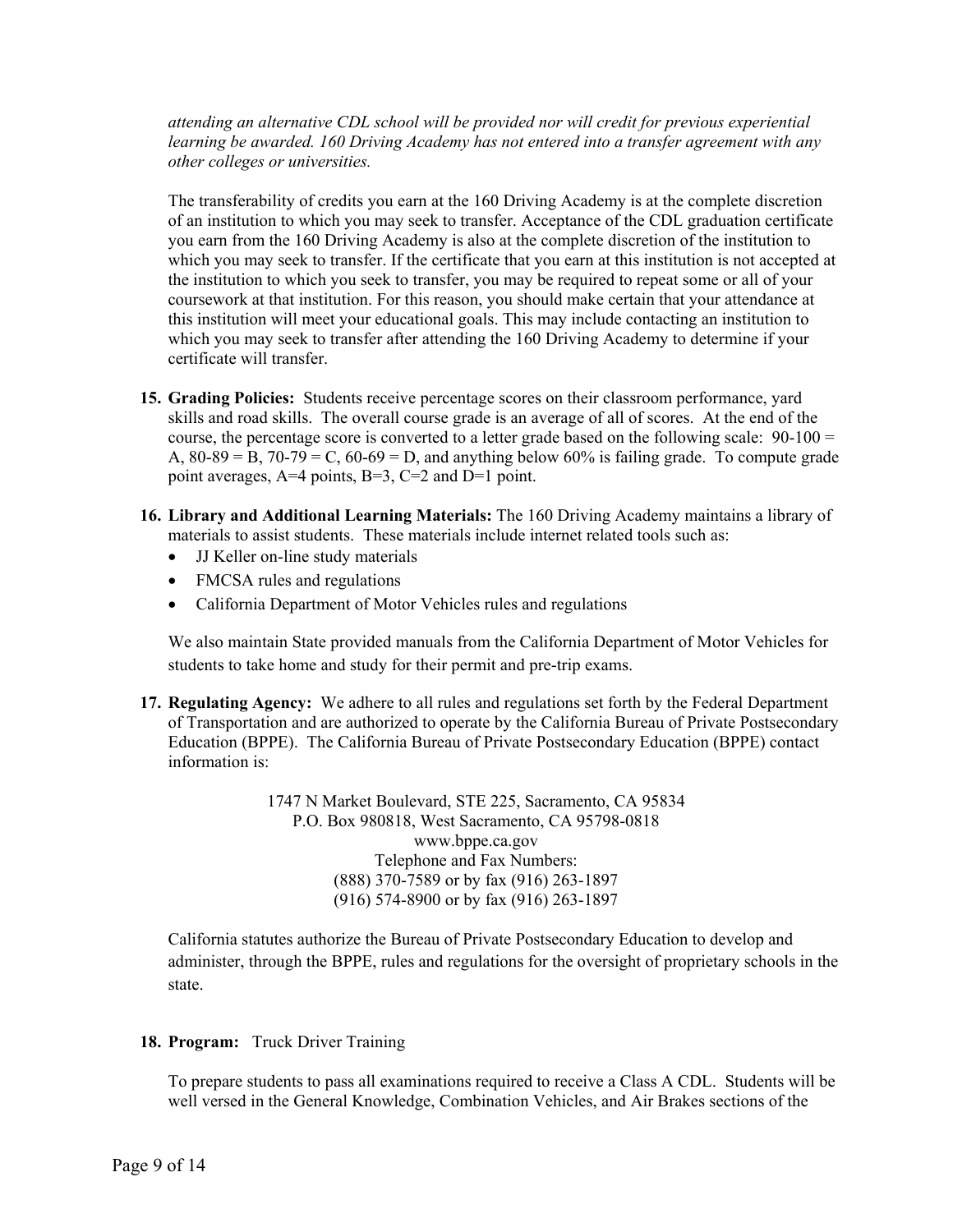CDL manual. Additionally, students will be prepped to pass the Road Skills, Yard skills, and Pre-trip examinations in the yard.

| <b>Course Number</b>           | <b>Course Name</b>            | <b>Course Time Hours</b> |  |
|--------------------------------|-------------------------------|--------------------------|--|
|                                |                               | Lec/Lab/Total            |  |
| <b>CDL A 101</b>               | CDL A General Knowledge,      | 40/0/40                  |  |
|                                | Combination Vehicles, and Air |                          |  |
|                                | <b>Brakes</b>                 |                          |  |
| <b>CDL A 102</b>               | Pre-Trip                      | 5/25/30                  |  |
| <b>CDL A 103</b>               | <b>Yard Skills</b>            | 0/45/45                  |  |
| <b>CDL A 104</b>               | Road Skills                   | 0/45/45                  |  |
| <b>Total Course Time Hours</b> |                               | 45/115/160               |  |

COMPLETE LISTING OF COURSES- See Appendix 1 for further detail

LENGTH OF TIME IN WEEKS REQUIRED FOR COMPLETION OF THE COURSE Students must complete a minimum of 160 hours of training to obtain their Class A CDL.

#### TYPE OF CERTIFICATE, DIPLOMA, OR DEGREE AWARDED

Students receive 160's certificate of completion upon completion of training.

#### **A SYNOPSIS OF EACH COURSE OFFERED**

CDL A 101: CDL A General Knowledge, Combination Vehicles, and Air Brakes - 40 hours lecture, 0 hours lab

In this classroom course, students will learn all the safety, best practices, and mechanical information needed to obtain a CDL A driver's permit. Upon completion of the classroom curriculum a student will have a broad understanding of how to be a safe CDL driver and maintain good standing with his company and state regulators.

Pre-requisite: None

CDL A 102: Pre-trip – 5 hours lecture, 25 hours lab

Students enter the yard and practice all steps required to complete a thorough Commercial Motor Vehicle inspection. Topics covered include inspection of steering, air brakes, fuel, electrical, heating, cooling, and structural systems

Pre-requisite: CDL A 101

CDL A 103: Yard Skills –0 hours lecture, 45 hours lab In this course, students learn to safely shift, back, parallel park, and offset a Commercial Motor Vehicle. Pre-requisite: CDL A 102

CDL A 104: Road Skills – 0 hours lecture, 45 hours lab In this course, instructors guide students through the best safety practices and maneuvers. With real hands on road driving experience, students leave 160 Driving Academy with a complete understanding of driving a commercial motor vehicle. Pre-requisite: CDL A 103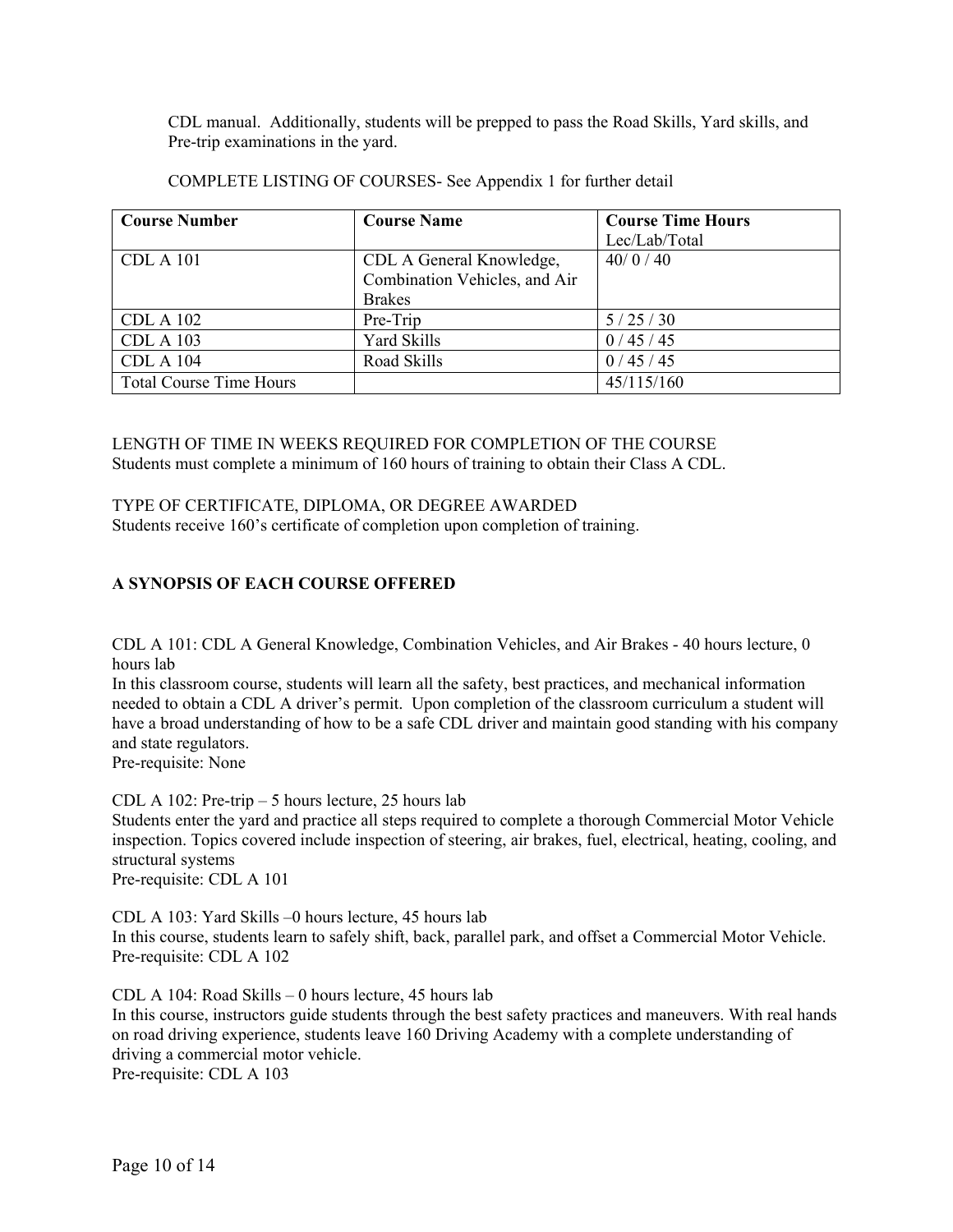#### **19. Student Evaluations:** Students will be evaluated throughout the program.

- **a. Permitting** During permit instruction, students will be provided on-line and daily quizzes on subject matter and permitting requirements.
- **b. Range and Behind the Wheel** Students will receive daily feedback and informal verbal quizzes during the range and behind the wheel training. In addition, grades will be provided on student capability at the end of each week.
- **c. Road Training** Students will receive daily feedback and informal verbal quizzes during road training. In addition, grades will be provided on student capability at the end of each week.

**All students must maintain proficiency and complete the 160 Driving Academy curriculum in the above prior to be eligible for licensure by the State of California Department of Motor Vehicles. In order to get licensed in California, one must pass the classroom and yard portion of the CDL course. Students must pass the knowledge tests and skills test in no more than three attempts. Students must also pass a background check, drug and alcohol test, and a DOT physical.** 

**20. The California Student Tuition Recovery Fund.** The State of California established the Student Tuition Recovery Fund (STRF) to relieve or mitigate economic loss suffered by a student in an educational program at a qualifying institution, who is or was a California resident while enrolled, or was enrolled in a residency program, if the student enrolled in the institution, prepaid tuition, and suffered an economic loss. Unless relieved of the obligation to do so, you must pay the stateimposed assessment for the STRF, or it must be paid on your behalf, if you are a student in an educational program, who is a California resident, or are enrolled in a residency program, and prepay all or part of your tuition.

You are not eligible for protection from the STRF, and you are not required to pay the STRF assessment, if you are not a California resident, or are not enrolled in a residency program. It is important that you keep copies of your enrollment agreement, financial aid documents, receipts, or any other information that documents the amount paid to the school. The qualifying institution shall maintain the data required under this section in an electronic format that is readily available and open to inspection by the Bureau upon request. The institution shall make the records immediately available to a Bureau representative conducting a site inspection or, upon written request, shall provide a copy within 14 calendar days of the request. All records shall be provided to the Bureau in an intelligible and orderly manner and in an electronic format. Questions regarding the STRF may be directed to the Bureau for Private Postsecondary Education,

To be eligible for STRF, you must be a California resident or enrolled in a residency program, prepaid tuition, paid or deemed to have paid the STRF assessment, and suffered an economic loss as a result of any of the following:

1. The institution, a location of the institution, or an educational program offered by the institution was closed or discontinued, and you did not choose to participate in a teach-out plan approved by the Bureau or did not complete a chosen teach-out plan approved by the bureau.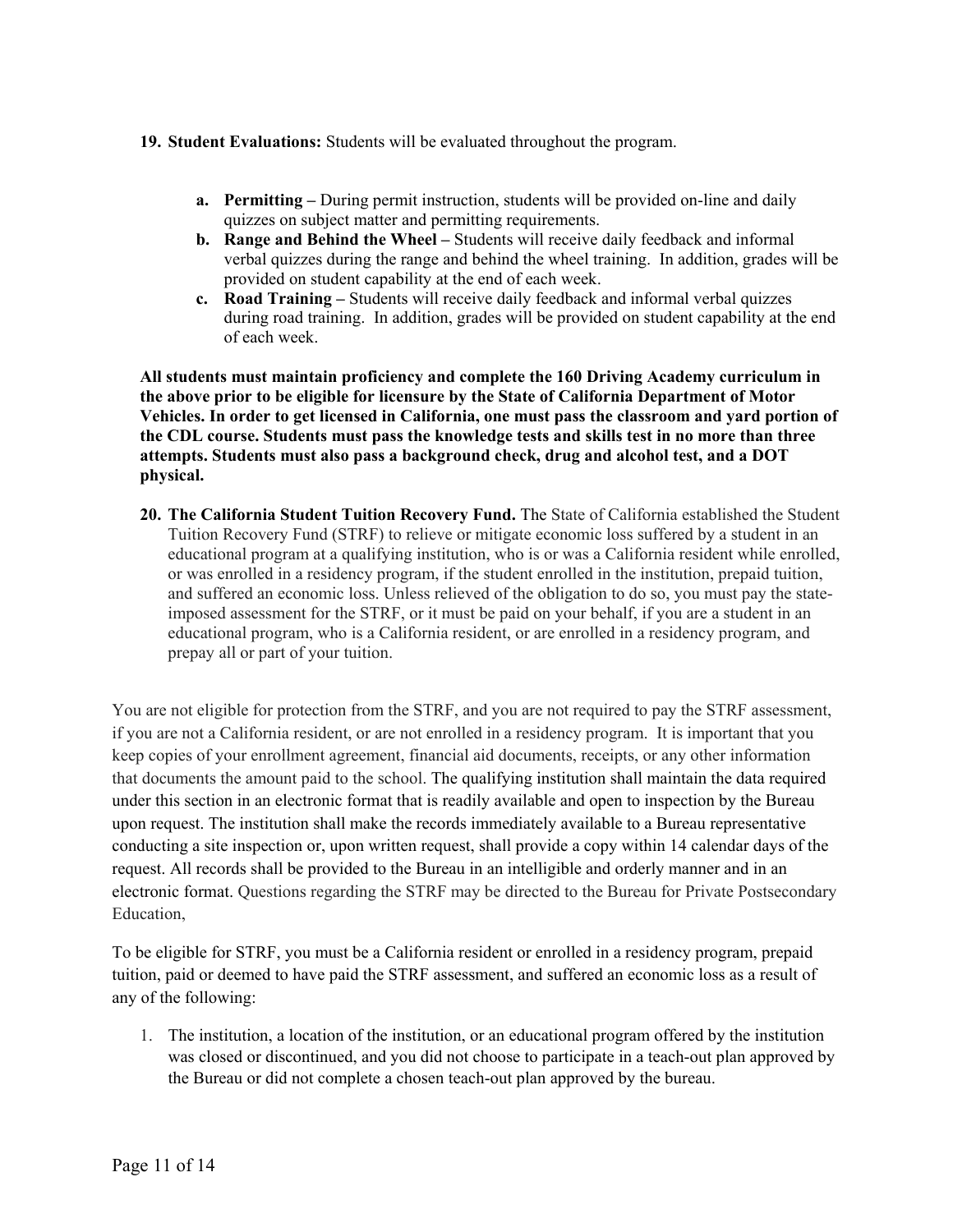- 2. You were enrolled at an institution or a location of the institution within the 120-day period before the closure of the institution or location of the institution or were enrolled in an educational program within the 120-day period before the program was discontinued.
- 3. You were enrolled at an institution or a location of the institution more than 120 days before the closure of the institution or location of the institution, in an educational program offered by the institution as to which the Bureau determined there was a significant decline in the quality or value of the program more than 120 days before closure.
- 4. The institution has been ordered to pay a refund by the Bureau but has failed to do so.
- 5. The institution has failed to pay or reimburse loan proceeds under a federal student loan program as required by law or has failed to pay or reimburse proceeds received by the institution in excess of tuition and other costs.
- 6. You have been awarded restitution, a refund, or other monetary award by an arbitrator or court, based on a violation of this chapter by an institution or representative of an institution, but have been unable to collect the award from the institution.
- 7. You sought legal counsel that resulted in the cancellation of one or more of your student loans and have an invoice for services rendered and evidence of the cancellation of the student loan or loans.

To qualify for STRF reimbursement, the application must be received within four (4) years from the date of the action or event that made the student eligible for recovery from STRF.

A student whose loan is revived by a loan holder or debt collector after a period of noncollection may, at any time, file a written application for recovery from STRF for the debt that would have otherwise been eligible for recovery. If it has been more than four (4) years since the action or event that made the student eligible, the student must have filed a written application for recovery within the original four (4) year period, unless the period has been extended by another act of law

However, no claim can be paid to any student without a social security number or a taxpayer identification number.

- **21. Student Placement:** The 160 Driving Academy maintains relationships with the largest trucking and shipping companies in the country. All students who qualify can contact these companies through the 160 Driving Academy Branch Manager and through the 160 Driving Academy URL for the employer.
- **22. Student Complaints & Grievances:** Students who have complaints about the quality of training or administration of the 160 Driving Academy are encouraged to share their concerns with 160 Driving Academy school officials. Please contact:

Tom Sakos 160 Driving Academy 500 Davis Street STE 502 Evanston, Illinois 60201

A student or any member of the public may file a complaint about this institution with the Bureau for Private Postsecondary Education by calling (888) 370-7589 or by completing a complaint form, which can be obtained on the bureau's internet Web site [\(www.bppe.ca.gov\)](http://www.bppe.ca.gov/) or by writing to: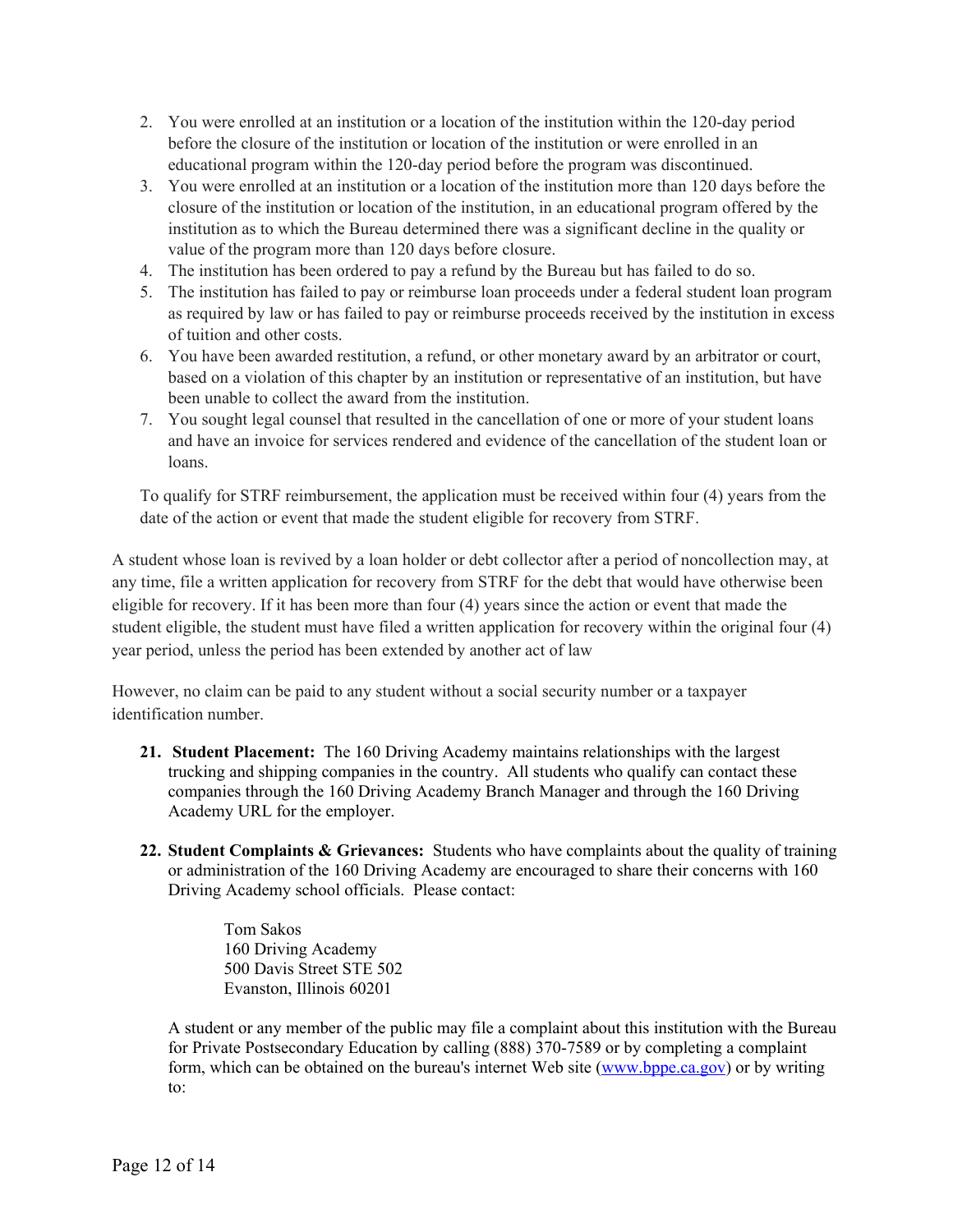1747 N Market Boulevard, STE 225, Sacramento, CA 95834 P.O. Box 980818, West Sacramento, CA 95798-0818

#### **23. Any other student services or requirements can be obtained through the 160 Driving Academy Branch Manager.** These include:

- Assistance with coursework
- Job placement
- Preparation for testing at the California Department of Motor Vehicles
- Leave of absence requests
- Copies of student records
- Any other student assistance that is required during training

#### **Acknowledgement of Receipt of Catalog**

Prior to signing this enrollment agreement, you must be given a catalog or brochure and a School Performance Fact Sheet, which you are encouraged to review prior to signing this agreement. These documents contain important policies and performance data for this institution. This institution is required to have you sign and date the information included in the School Performance Fact Sheet relating to completion rates, placement rates, license examination passage rates, and salaries or wages, and the most recent three-year cohort default rate, if applicable, prior to signing this agreement.

Signature of Student:

Signature of 160 Driving Academy Representative

I certify that I have received the catalog, School Performance Fact Sheet, and information regarding completion rates, placement rates, license examination passage rates, and salary or wage information, and the most recent three-year cohort default rate, if applicable, included in the School Performance Fact sheet, and have signed, initialed, and dated the information provided in the School Performance Fact Sheet.